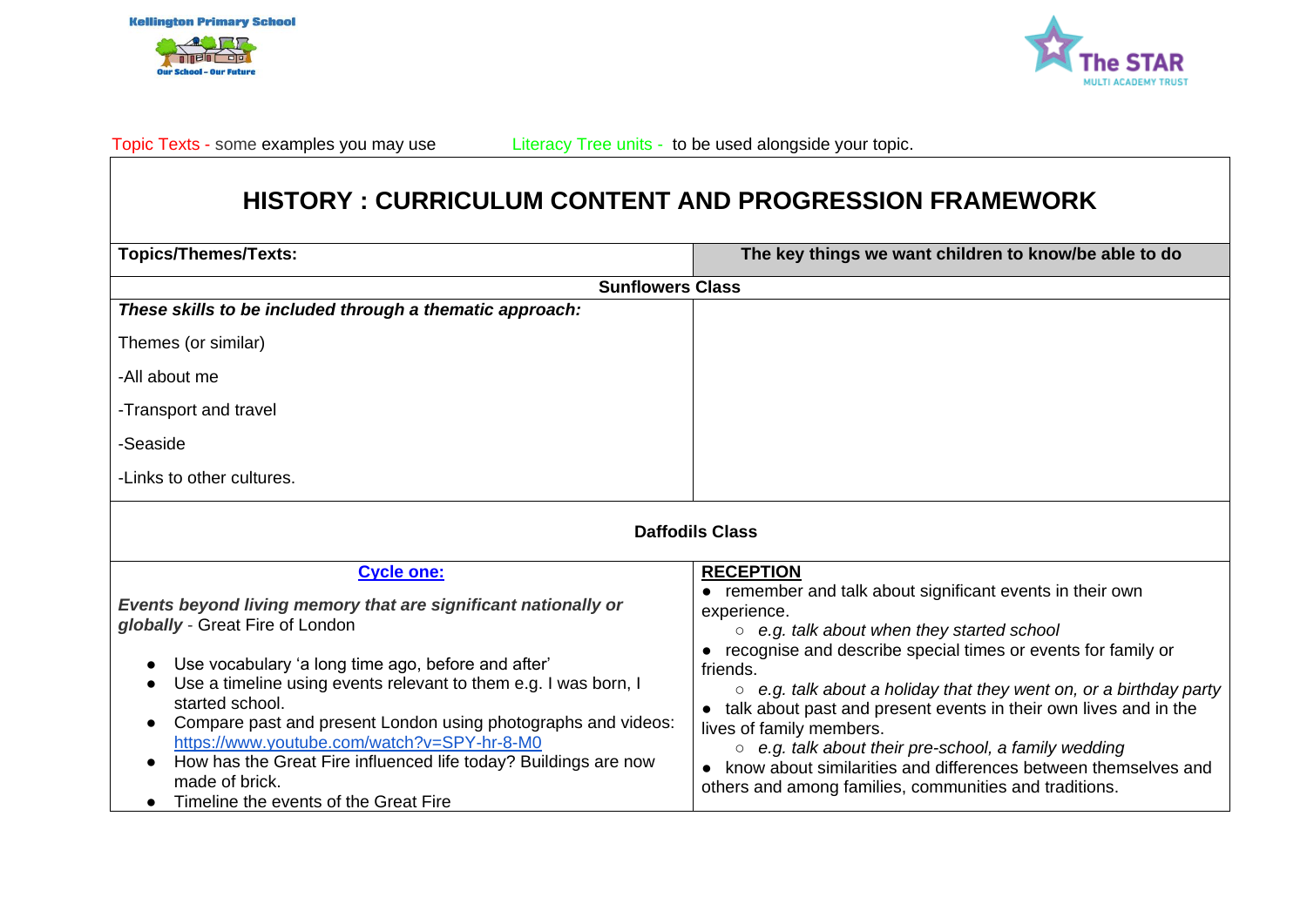# **Kellington Primary School**



- Hot seating Samuel Pepyes Who was he? Why was he significant?
- Create box 17th century houses possibly set on fire?

The Great Fire of London - Emma Adams and James Weston Lewis

Vlad and the Great Fire of London - Kate and Sam Cunningham

The Great Fire of London Unclassified - Nick Hunter

*Significant historical events, people and places in their own locality* - British Kings and Queens - *The town of Selby, a sizeable town on the main route north from the [Midlands,](https://en.wikipedia.org/wiki/English_Midlands) is the traditional birthplace of [King Henry I,](https://en.wikipedia.org/wiki/Henry_I_of_England) fourth son of [William the Conqueror,](https://en.wikipedia.org/wiki/William_the_Conqueror) in 1068/69;[\[6\]](https://en.wikipedia.org/wiki/Selby#cite_note-6) the connection is supported by William and his wife [Matilda'](https://en.wikipedia.org/wiki/Matilda_of_Flanders)s unique joint charter of [Selby](https://en.wikipedia.org/wiki/Selby_Abbey)  [Abbey,](https://en.wikipedia.org/wiki/Selby_Abbey) far to the north of their usual circuit of activities, which was founded for [Benedict of Auxerre](https://en.wikipedia.org/wiki/Selby_Abbey) in 1069[\[7\]](https://en.wikipedia.org/wiki/Selby#cite_note-7) and subsequently supported by the [de](https://en.wikipedia.org/wiki/De_Lacy)  [Lacy](https://en.wikipedia.org/wiki/De_Lacy) family. King [Henry I](https://en.wikipedia.org/wiki/Henry_I_of_England) is reputed to have been born there in either 1068 or 1069.*

- Ask questions about a monarch What is a monarch? Why are they important?
- Significant British monarchs Elizabeth II, Victoria, Henry VIII
- Family trees talk about their families possible link home to extend family tree
- Medieval banquet what foods did the monarchs eat in Victorian times? Link to Victorians in Tulips.
- Compare Elizabeth II with another monarch look at photographs, portraits
- Horrible Histories monarch song: <https://www.youtube.com/watch?v=vC6okzIKQvg>

The Paper Bag Princess - Robert Munsch & Michael Martchenko

○ *e.g. know about festivals and celebrations, stories and traditional tales*

## **YEAR 1**

● show an awareness of the past, starting to use common words and phrases relating to the passing of time.

○ e.g. talk about a long time ago, before and after

- talk about people and places beyond their own lifetime and experience.
	- e.g. talk about their parents and grandparents lifetimes, or a significant historical figure
- start to use ways to show the passage of time.
	- e.g. start to use a timeline to order events

• ask and answer questions about people and places beyond their own experience.

○ e.g. talk about a significant event or famous person

● start to use objects and pictures to identify differences in the past. ○ e.g. look at photographs of old toys or houses and compare them to the present day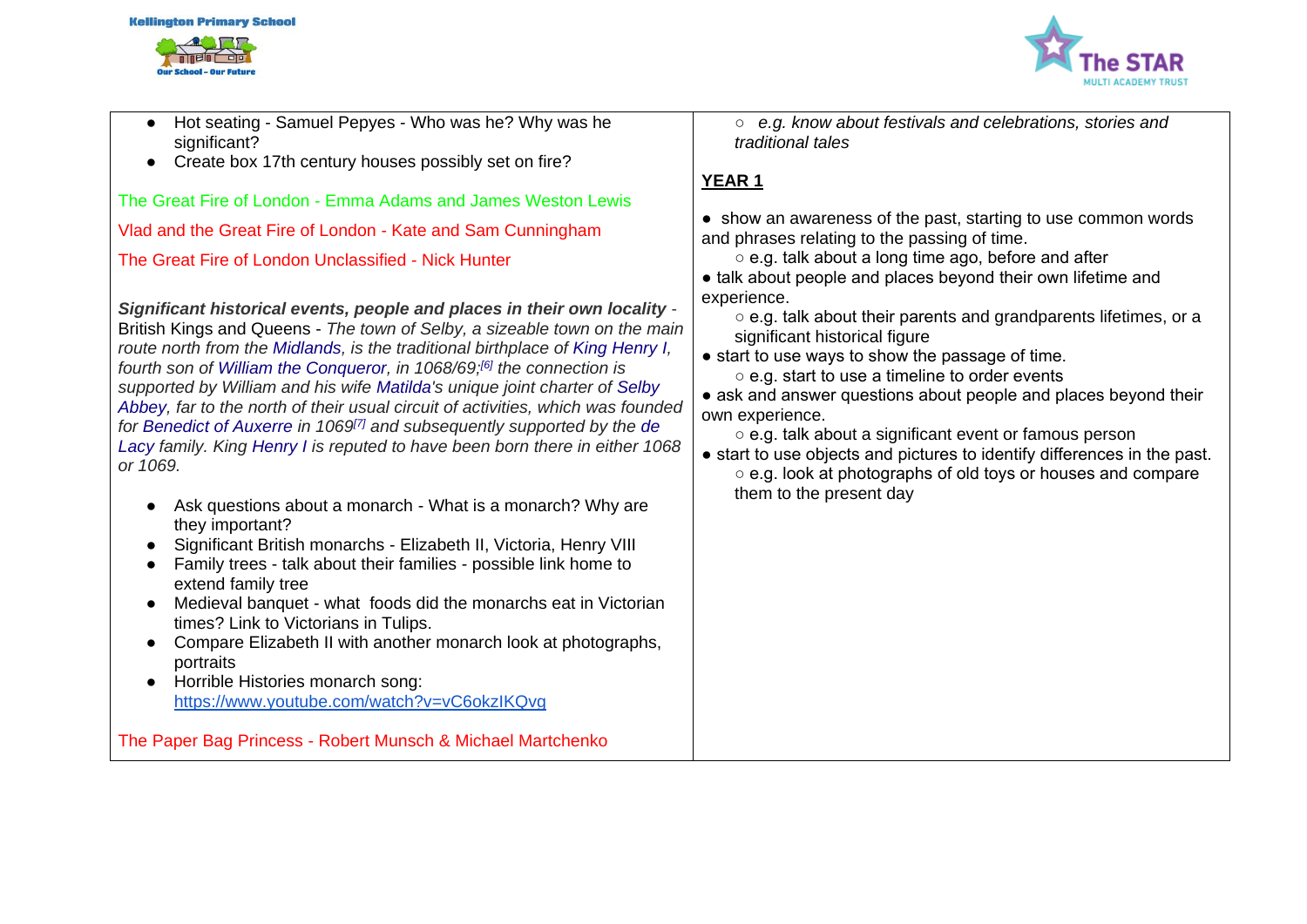



Small Knight and George and the Royal Chocolate Cake - Ronda Armitage

and Arthur Robins

The Knight and the Dragon - Tomie de Paola

### **Cycle Two:**

*Events beyond living memory that are significant nationally or globally* - Gunpowder plot

- Who was Guy Fawkes? Why is he significant?
- [https://www.bbc.co.uk/teach/class-clips-video/history-ks1-the](https://www.bbc.co.uk/teach/class-clips-video/history-ks1-the-gunpowder-plot-home/zsb7wnb)[gunpowder-plot-home/zsb7wnb](https://www.bbc.co.uk/teach/class-clips-video/history-ks1-the-gunpowder-plot-home/zsb7wnb) BBC class clips
- Virtual tour of Tower of London <https://www.youvisit.com/tour/meadk>
- Role play Events of the Gun Powder plot

#### Raven Boy - Pippa Goodheart

Mr Fawkes and the Gun Powder Plot - Tom and Tony Bradman

The Gun Powder Plot - Gillian Clements

*Lives of significant individuals in the past who have contributed to national and international achievements* - Explorers - *Christopher Columbus and Neil Armstrong*

*Trailblazers: Neil Armstrong - Alex Woolf & Nina Jones*

Field Trip to the Moon - Jeanne Willis & John Hare

A Picture Book of Christopher Columbus - David Adler

Christopher Columbus - Minna Lacey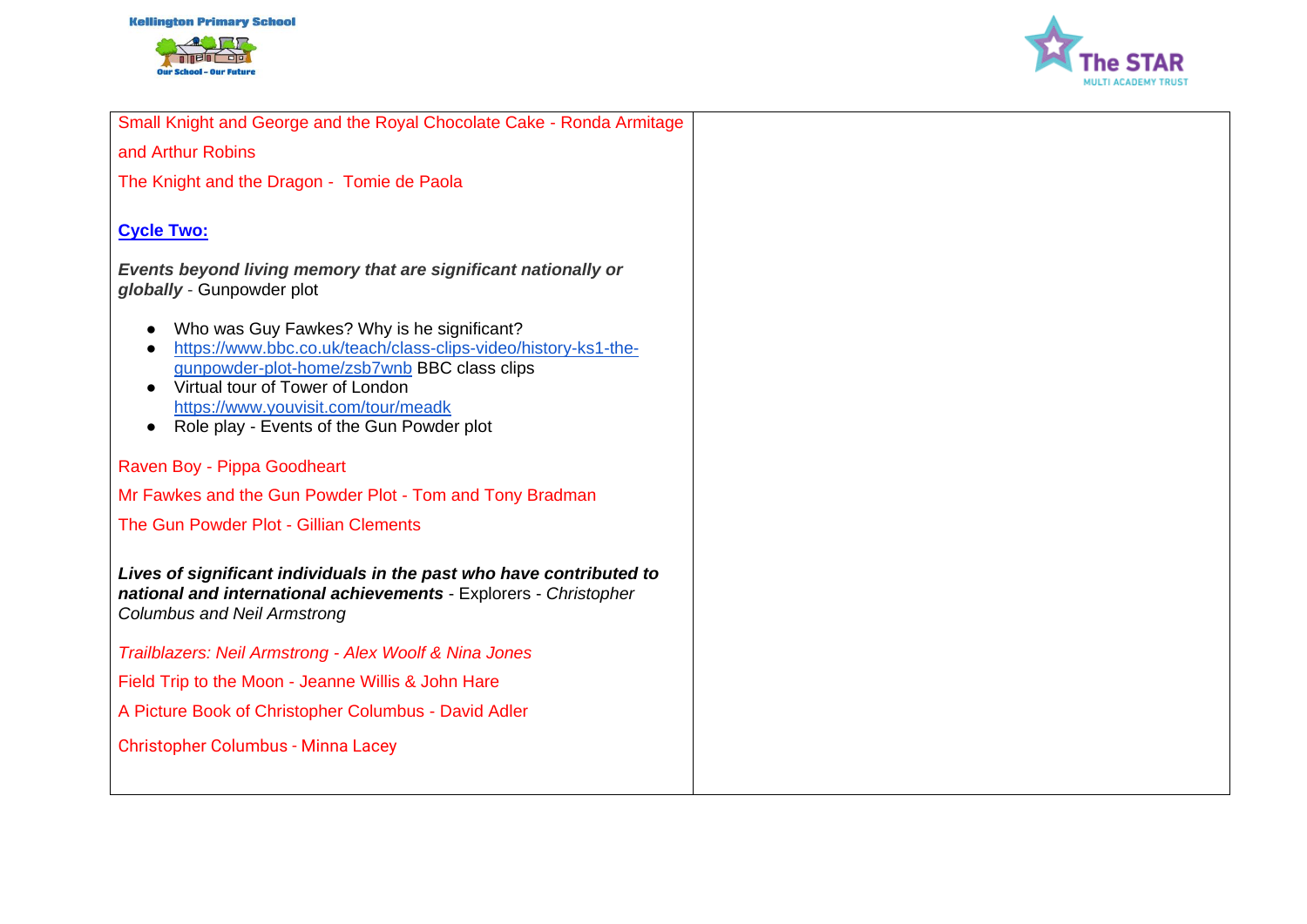Our School - Our Future



| <b>Changes within living memory - Transport</b><br>Naughty Bus - Jan and Jerry Oke<br><b>Lost and Found - Oliver Jeffers</b><br>Amelia Earhart (Little People, Big Dreams) - Isabel Sanchez Vegara &<br><b>Maria Diamantes</b><br><b>Trip to Bradford industrial museum</b><br>Children to create an information booklet comparing transport from the<br>past to the present.                                                                                                                                                                                                                                                                                                                                                                                               |  |  |
|-----------------------------------------------------------------------------------------------------------------------------------------------------------------------------------------------------------------------------------------------------------------------------------------------------------------------------------------------------------------------------------------------------------------------------------------------------------------------------------------------------------------------------------------------------------------------------------------------------------------------------------------------------------------------------------------------------------------------------------------------------------------------------|--|--|
|                                                                                                                                                                                                                                                                                                                                                                                                                                                                                                                                                                                                                                                                                                                                                                             |  |  |
|                                                                                                                                                                                                                                                                                                                                                                                                                                                                                                                                                                                                                                                                                                                                                                             |  |  |
|                                                                                                                                                                                                                                                                                                                                                                                                                                                                                                                                                                                                                                                                                                                                                                             |  |  |
|                                                                                                                                                                                                                                                                                                                                                                                                                                                                                                                                                                                                                                                                                                                                                                             |  |  |
|                                                                                                                                                                                                                                                                                                                                                                                                                                                                                                                                                                                                                                                                                                                                                                             |  |  |
|                                                                                                                                                                                                                                                                                                                                                                                                                                                                                                                                                                                                                                                                                                                                                                             |  |  |
|                                                                                                                                                                                                                                                                                                                                                                                                                                                                                                                                                                                                                                                                                                                                                                             |  |  |
|                                                                                                                                                                                                                                                                                                                                                                                                                                                                                                                                                                                                                                                                                                                                                                             |  |  |
|                                                                                                                                                                                                                                                                                                                                                                                                                                                                                                                                                                                                                                                                                                                                                                             |  |  |
|                                                                                                                                                                                                                                                                                                                                                                                                                                                                                                                                                                                                                                                                                                                                                                             |  |  |
|                                                                                                                                                                                                                                                                                                                                                                                                                                                                                                                                                                                                                                                                                                                                                                             |  |  |
| <b>Roses Class</b>                                                                                                                                                                                                                                                                                                                                                                                                                                                                                                                                                                                                                                                                                                                                                          |  |  |
| <b>Cycle one:</b>                                                                                                                                                                                                                                                                                                                                                                                                                                                                                                                                                                                                                                                                                                                                                           |  |  |
| YEAR <sub>1</sub><br>Events beyond living memory that are significant nationally or                                                                                                                                                                                                                                                                                                                                                                                                                                                                                                                                                                                                                                                                                         |  |  |
| globally - Great Fire of London<br>• show an awareness of the past, starting to use common words<br>and phrases relating to the passing of time.                                                                                                                                                                                                                                                                                                                                                                                                                                                                                                                                                                                                                            |  |  |
| The Great Fire of London - Emma Adams and James Weston Lewis<br>o e.g. talk about a long time ago, before and after                                                                                                                                                                                                                                                                                                                                                                                                                                                                                                                                                                                                                                                         |  |  |
| • talk about people and places beyond their own lifetime and<br>Vlad and the Great Fire of London - Kate and Sam Cunningham<br>experience.                                                                                                                                                                                                                                                                                                                                                                                                                                                                                                                                                                                                                                  |  |  |
| The Great Fire of London Unclassified - Nick Hunter<br>o e.g. talk about their parents and grandparents lifetimes, or a                                                                                                                                                                                                                                                                                                                                                                                                                                                                                                                                                                                                                                                     |  |  |
| significant historical figure<br>• start to use ways to show the passage of time.<br>Significant historical events, people and places in their own locality -<br>o e.g. start to use a timeline to order events<br>British Kings and Queens - The town of Selby, a sizeable town on the main<br>• ask and answer questions about people and places beyond their<br>route north from the Midlands, is the traditional birthplace of King Henry I,<br>own experience.<br>fourth son of William the Conqueror, in 1068/69; <sup>[6]</sup> the connection is<br>○ e.g. talk about a significant event or famous person<br>supported by William and his wife Matilda's unique joint charter of Selby<br>• start to use objects and pictures to identify differences in the past. |  |  |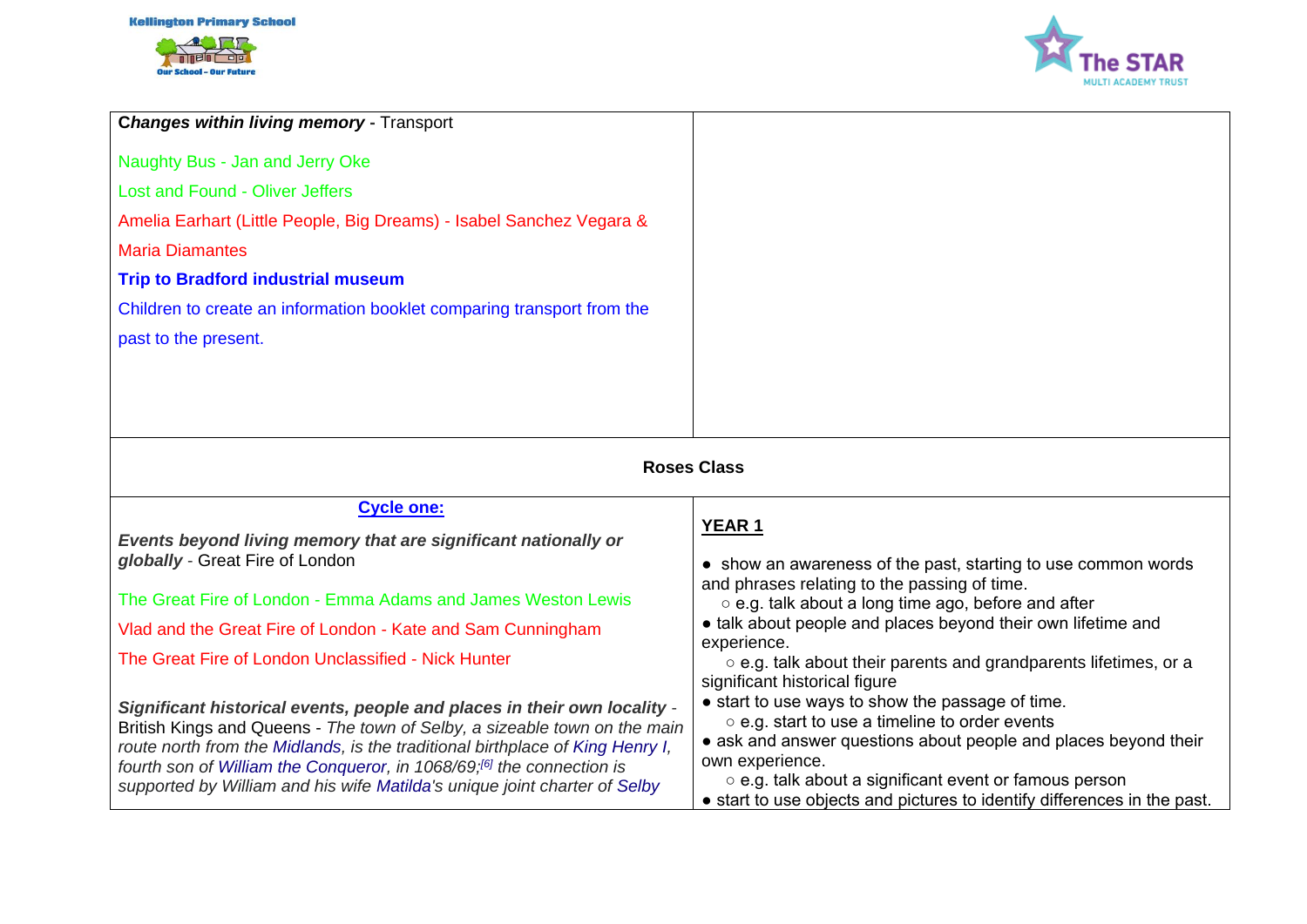



| Abbey, far to the north of their usual circuit of activities, which was founded     | ○ e.g. look at photographs of old toys or houses and compare                                             |
|-------------------------------------------------------------------------------------|----------------------------------------------------------------------------------------------------------|
| for Benedict of Auxerre in 1069 <sup>[7]</sup> and subsequently supported by the de | them to the present day                                                                                  |
| Lacy family. King Henry I is reputed to have been born there in either 1068         |                                                                                                          |
| or 1069.                                                                            | <b>YEAR 2</b>                                                                                            |
|                                                                                     | • show an awareness of the past, using common words and                                                  |
| The Paper Bag Princess - Robert Munsch & Michael Martchenko                         | phrases relating to the passing of time.                                                                 |
| Small Knight and George and the Royal Chocolate Cake - Ronda Armitage               | o e.g. recall dates, use 'century'                                                                       |
|                                                                                     | • know where the people and events they study fit within a                                               |
| and Arthur Robins                                                                   | chronological framework and identify similarities and differences                                        |
| The Knight and the Dragon - Tomie de Paola                                          | between ways of life in different periods.                                                               |
|                                                                                     | $\circ$ e.g. use a timeline to compare an event to the present day                                       |
|                                                                                     | • use everyday historical terms.<br>$\circ$ e.g. use terms to describe housing construction in the past, |
|                                                                                     | comparing explorers                                                                                      |
|                                                                                     | • ask and answer questions, choosing and using parts of stories                                          |
|                                                                                     | and other sources to show that they know and understand key                                              |
|                                                                                     | features of events.                                                                                      |
| <b>Cycle Two:</b>                                                                   | ○ e.g. talk about how the Great Fire of London started and                                               |
|                                                                                     | spread, find out about the story of Grace Darling                                                        |
|                                                                                     | • understand some of the ways in which we find out about the past                                        |
| Lives of significant individuals in the past who have contributed to                | and identify different ways in which it is represented.                                                  |
| national and international achievements - Explorers - Christopher                   | $\circ$ Look at a picture of and event and compare it to a newspaper                                     |
| <b>Columbus and Neil Armstrong</b>                                                  | report or diary                                                                                          |
|                                                                                     |                                                                                                          |
| Trailblazers: Neil Armstrong - Alex Woolf & Nina Jones                              |                                                                                                          |
| Field Trip to the Moon - Jeanne Willis & John Hare                                  |                                                                                                          |
| A Picture Book of Christopher Columbus - David Adler                                |                                                                                                          |
| <b>Christopher Columbus - Minna Lacey</b>                                           |                                                                                                          |
|                                                                                     |                                                                                                          |
|                                                                                     |                                                                                                          |
| <b>Changes within living memory - Transport</b>                                     |                                                                                                          |
| Naughty Bus - Jan and Jerry Oke                                                     |                                                                                                          |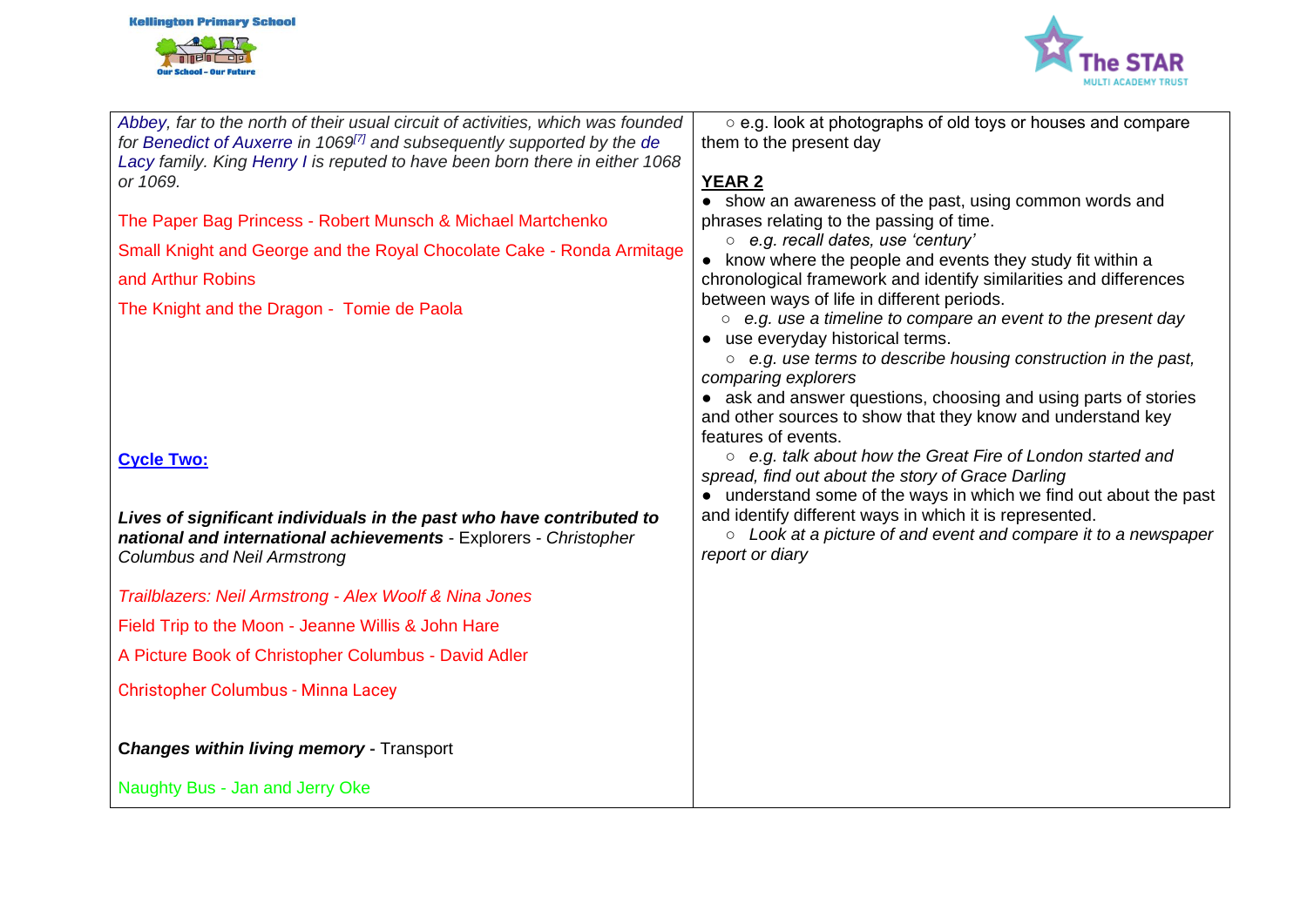#### **Kellington Primary School**





| <b>Lost and Found - Oliver Jeffers</b>                                                                                                |                                                                                                                                                                                                                                                                                                                              |  |  |  |
|---------------------------------------------------------------------------------------------------------------------------------------|------------------------------------------------------------------------------------------------------------------------------------------------------------------------------------------------------------------------------------------------------------------------------------------------------------------------------|--|--|--|
| Amelia Earhart (Little People, Big Dreams) - Isabel Sanchez Vegara &                                                                  |                                                                                                                                                                                                                                                                                                                              |  |  |  |
| <b>Maria Diamantes</b>                                                                                                                |                                                                                                                                                                                                                                                                                                                              |  |  |  |
| <b>Tulips Class</b>                                                                                                                   |                                                                                                                                                                                                                                                                                                                              |  |  |  |
| <b>Cycle one:</b>                                                                                                                     | <b>YEAR 3</b>                                                                                                                                                                                                                                                                                                                |  |  |  |
| Changes in Britain from the Stone Age to the Iron Age - late Neolithic<br>hunter-gatherers and early farmers, for example, Skara Brae | • demonstrate a knowledge of events that extend beyond the local<br>context and include British and world history.<br>○ e.g. recall the key features of Viking Britain<br>place the events, people and places studied within a<br>chronological framework, using the vocabulary related to the                               |  |  |  |
| The First Drawing - Mordicai Gerstein                                                                                                 | passing of time and historical periods.                                                                                                                                                                                                                                                                                      |  |  |  |
| Stone Age Boy - Satoshi Kitamura                                                                                                      | ○ e.g. put several events on a timeline; start to use terms<br>relating to periods such as 'Romans'<br>• describe connections between the topics studied, and start to<br>raise their own questions about the key features of events.<br>○ e.g. make a poster showing the differences between<br>childhood in different eras |  |  |  |
| The achievements of the earliest civilizations - Ancient Egypt                                                                        | • start to use different sources of information to construct their<br>view of the past.                                                                                                                                                                                                                                      |  |  |  |
| Cinderella of the Nile - Beverly Naidoo                                                                                               | o use an artefact to identify a feature of life in the past; talk<br>about the Vikings from a raider or trader perspective                                                                                                                                                                                                   |  |  |  |
| The story of Tutankhamum - Patricia Cleveland Peck                                                                                    | <b>YEAR 4</b>                                                                                                                                                                                                                                                                                                                |  |  |  |
| Ancient Egypt: Tales of Gods and Pharaohs - Marcia Williams                                                                           | • demonstrate a knowledge of a wider range of events that include<br>British, local and world history.<br>talk about events that happened in different places at the<br>same time; recall the key features of life in Britain during a                                                                                       |  |  |  |
| <b>Cycle two:</b>                                                                                                                     | certain period                                                                                                                                                                                                                                                                                                               |  |  |  |
| The Roman Empire and its impact on Britain - Romans                                                                                   | place a wider range of events, people and places studied within<br>$\bullet$<br>a chronological framework, using the vocabulary related to the<br>passing of time and historical periods.                                                                                                                                    |  |  |  |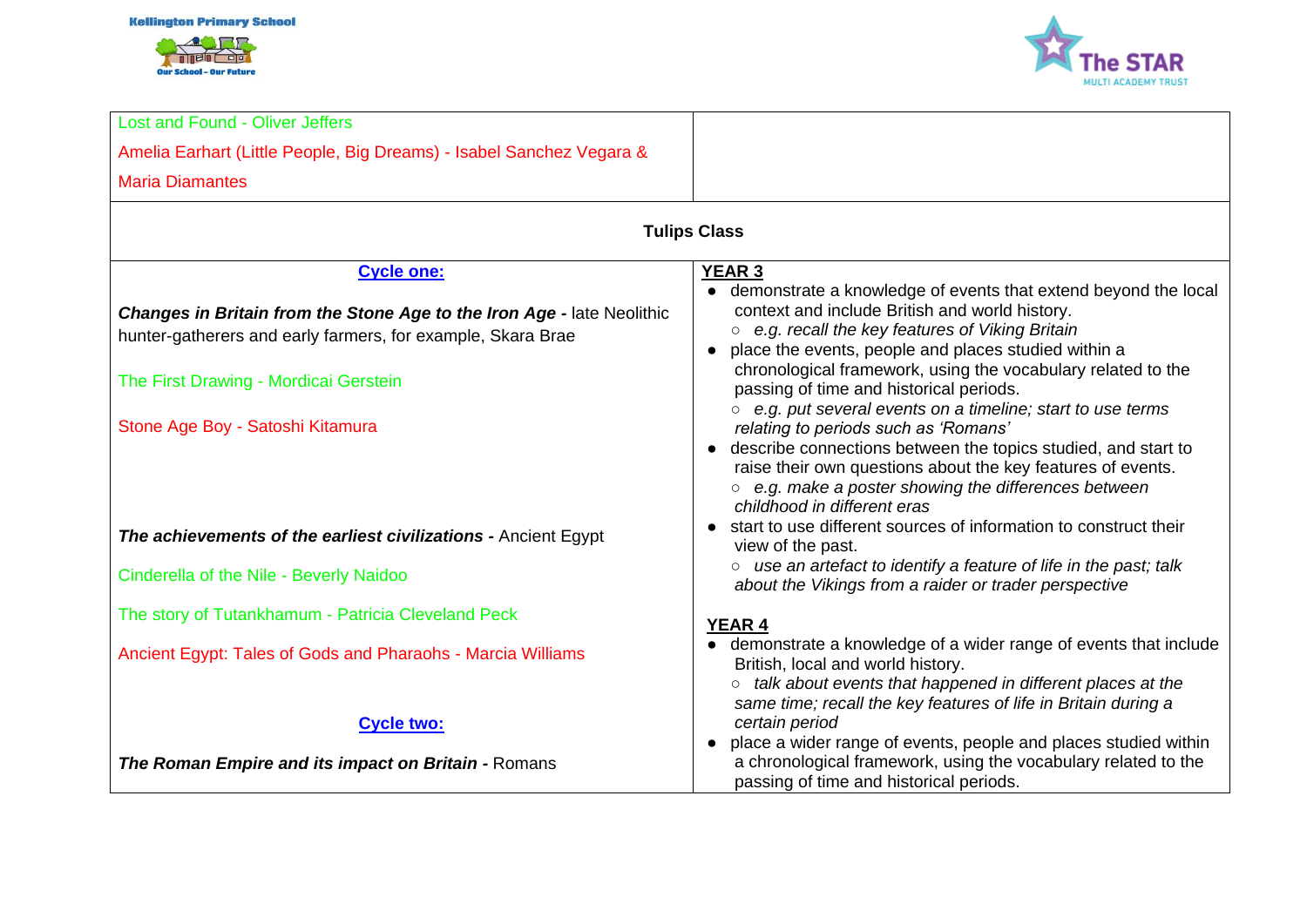



| Escape from Pompeii - Christina Balit                                                                       | $\circ$ e.g. accurately place periods studied onto a timeline, including<br>BC and AD;                                                                                                              |  |  |
|-------------------------------------------------------------------------------------------------------------|-----------------------------------------------------------------------------------------------------------------------------------------------------------------------------------------------------|--|--|
| The Thieves of Ostia - Caroline Lawrence                                                                    | start to note connections, contrasts and trends over time                                                                                                                                           |  |  |
| Romans on the Rampage - Jeremy Strong                                                                       | $\circ$ e.g. identify similarities and differences in religion and what<br>people believed during different time periods<br>ask and answer historically-valid questions, which demonstrate a        |  |  |
| A study of an aspect or theme in British history that                                                       | secure understanding of key features of events<br>e.g. investigate in depth the answer to a specific question<br>$\circ$                                                                            |  |  |
| extends pupils' chronological knowledge beyond 1066 -                                                       | about a time period - what was food like in Ancient Greece?<br>show that they understand that we find out about the past from a                                                                     |  |  |
| <b>The Victorians</b>                                                                                       | range of sources.<br>e.g. talk about how we know what life was like in a period<br>$\circ$                                                                                                          |  |  |
| <b>Oliver Twist</b>                                                                                         | studied, and how people found this out                                                                                                                                                              |  |  |
| Son of the Circus                                                                                           |                                                                                                                                                                                                     |  |  |
| <b>Mill Girl</b>                                                                                            |                                                                                                                                                                                                     |  |  |
| <b>Lilies Class</b>                                                                                         |                                                                                                                                                                                                     |  |  |
| <b>Cycle one:</b>                                                                                           | <b>YEAR 5</b>                                                                                                                                                                                       |  |  |
| Viking and Anglo-Saxon struggle for the Kingdom of England to the<br>time of Edward the Confessor - Vikings | demonstrate an increasingly chronologically secure knowledge<br>and understanding of British, local and world history.<br>○ e.g. accurately extend a timeline to include greater lengths of<br>time |  |  |
| Beowulf - Michael Morpurgo                                                                                  | develop a more appropriate use of historical terms, including<br>some more complex vocabulary.                                                                                                      |  |  |
| Viking Boy - Tony Bradman                                                                                   | ○ e.g. use correct terms in their description of life in a time<br>period                                                                                                                           |  |  |
| Arthur and the Golden Rope - Joe Todd Stanton                                                               | address and sometimes devise historically-valid questions, and<br>start to relate to change, cause, similarity and difference and                                                                   |  |  |

significance.

Viking Blood - Andrew Donkin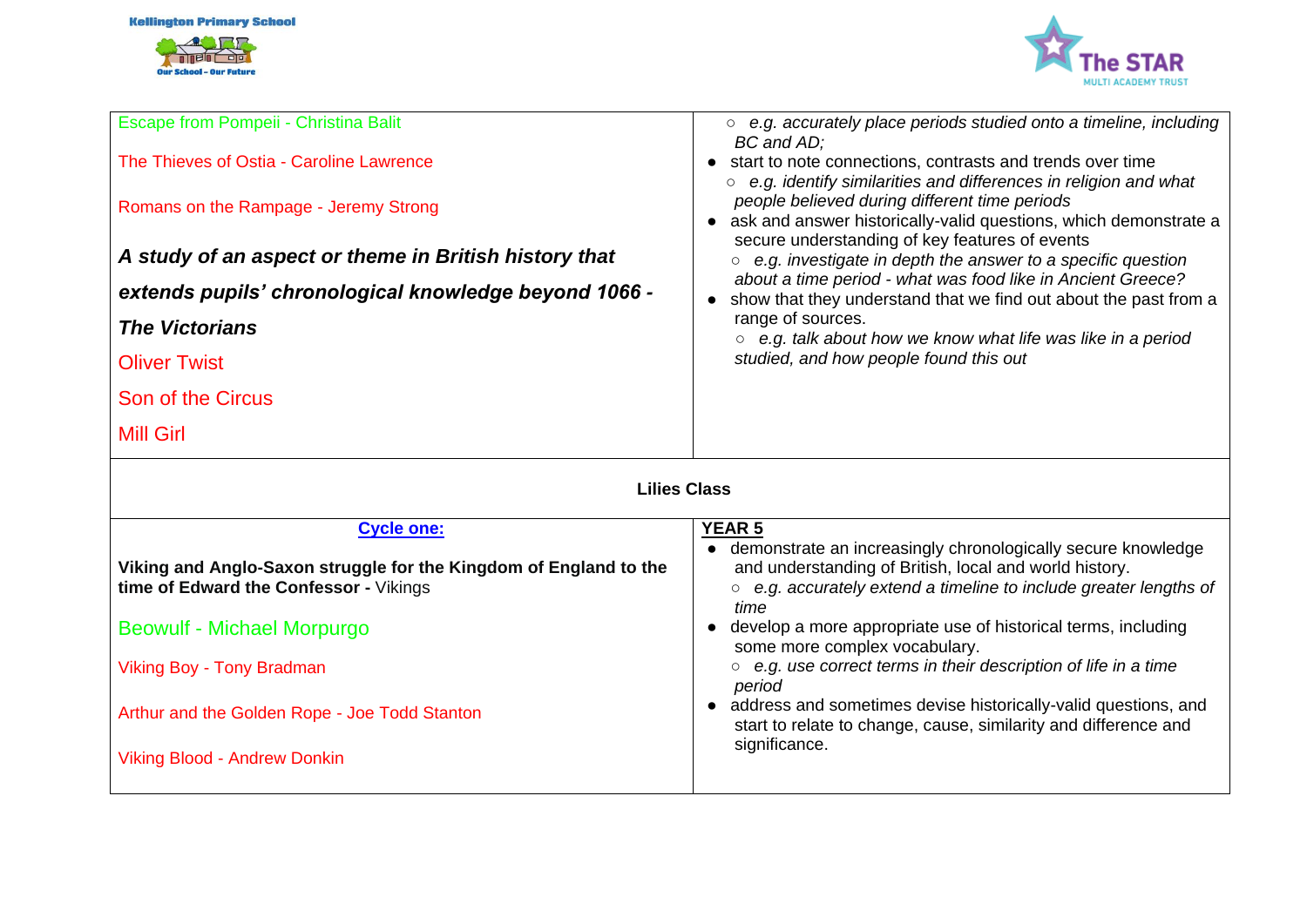#### **Kellington Primary School**





| A local history study - Selby - The town's origins date from the<br>establishment of a Viking settlement. | $\circ$ e.g. compare an aspect of society in a time period studied to<br>another period<br>start to construct their own informed responses of relevant<br>historical information.                                                               |
|-----------------------------------------------------------------------------------------------------------|-------------------------------------------------------------------------------------------------------------------------------------------------------------------------------------------------------------------------------------------------|
| https://www.yorkshire.com/inspiration/heritage/yorkshire-                                                 | e.g. use evidence to create their own view of something in the<br>$\circ$                                                                                                                                                                       |
| battlefields/vikings                                                                                      | past - creating a video, poem or picture                                                                                                                                                                                                        |
| A non-European society that provides contrasts with British history -<br>Mayan civilization               | • show that they understand that we find out about the past from a<br>range of sources and will start to use sources to extract<br>historical information.<br>e.g. highlight sources of information and use them to prove a<br>$\circ$<br>point |
| Rain Player - David Wisniewski                                                                            |                                                                                                                                                                                                                                                 |
| Middleworld (Jaguar Stones) - J&P Voelkel                                                                 | YEAR 6<br>demonstrate a chronologically secure knowledge and<br>understanding of British, local and world history in the time                                                                                                                   |
| The Great Kapok Tree - Lynne Cherry                                                                       | periods that they have studied.<br>e.g. pupils can place periods and events into a timeline and<br>recall key dates etc                                                                                                                         |
| <b>Cycle two:</b>                                                                                         | describe similarities and differences in the time periods that they<br>have studied.                                                                                                                                                            |
| The achievements of the earliest civilizations - Ancient Greece                                           | e.g. describe how houses may have changed over time, or<br>$\circ$<br>the difference between Victorian and 20th century schools<br>know and use a range of historical terms accurately.                                                         |
| Who Let the Gods Out?- Maz Evans                                                                          | ○ e.g. describe periods using century, decade, AD/BC, or                                                                                                                                                                                        |
|                                                                                                           | period-related such as monarch, source, parliament                                                                                                                                                                                              |
| Greek Gods & Heroes - Sylvie Baussier & Almasty                                                           | • regularly address and sometimes devise historically valid<br>questions about change, cause and consequence, similarity and                                                                                                                    |
| A Visitor's Guide to Ancient Greece - Lesley Sims                                                         | difference, and significance.<br>e.g. state why an event is worthy of historical study; describe<br>$\circlearrowright$<br>how and why events are more important than others                                                                    |
|                                                                                                           | create informed responses that involve thoughtful selection and<br>$\bullet$                                                                                                                                                                    |
| A study of an aspect or theme in British history that                                                     | organisation of relevant historical information.                                                                                                                                                                                                |
| extends pupils' chronological knowledge beyond 1066 -                                                     | e.g. make a film or create an artefact that draws from<br>information                                                                                                                                                                           |